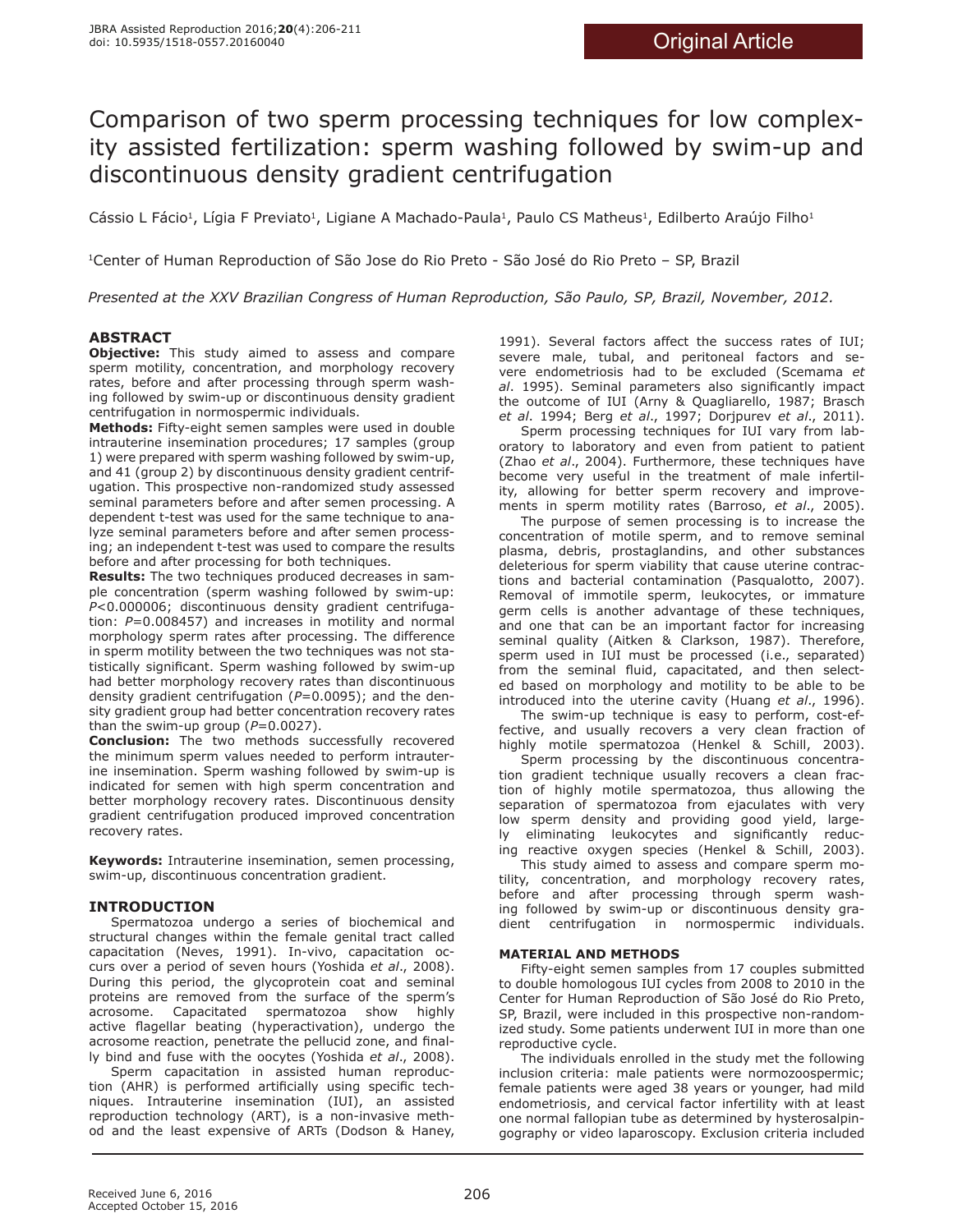severe endometriosis, tubal-peritoneal factor, and male factor infertility. Enrolled couples signed informed consent terms before joining the study.

The 58 semen samples were divided into two groups: group 1 with 17 samples submitted to sperm washing followed by swim-up; and group 2, with 41 samples submitted to discontinuous density gradient centrifugation.

Semen parameters (concentration, motility, and morphology) were used in the choice of technique. Samples with sperm concentrations below 20 million cells/ml, sperm motility equal to or greater than 50%, and patients with previous failed IUI procedures were excluded from the swim-up group and included in the discontinuous density gradient centrifugation group.

#### **Ovarian stimulation protocol**

All patients underwent ovarian stimulation with 100 mg/day of clomiphene citrate from days 3 to 7 of the menstrual cycle, along with subcutaneous human menopausal gonadotropin (hMG, 75 IU) (Menopur; Ferring Ltda, Brazil) at days 3, 5, and 7 of the cycle.

Transvaginal ultrasound (baseline) (Midray-Expert 3C5A; China) was performed on day 2 of the cycle for all patients before ovarian hyperstimulation. Follicular development was monitored by transvaginal ultrasound starting on day 8 or 9 of the cycle and later depending on each case; and when at least one follicle reached 20 mm in diameter, 5000 IU of human chorionic gonadotropin (hCG) (Ovidrel, Serono, Brazil) were administered subcutaneously. IUI was scheduled 36 to 40 hours after hCG once ovulation was confirmed.

#### **Semen analysis and capacitation**

Semen samples were collected by masturbation after 3-5 days of sexual abstinence. The seminal parameters were analyzed by only one observer and categorized according to the 1999 WHO criteria (WHO, 1999): complete liquefaction within 60 minutes; sperm concentration (M/ ml)  $\geq$  20 million; motility (grade A+B)  $>$  50%; morphol $ogy \geq 14\%$ .

Seventeen semen samples from group 1 were processed through sperm washing followed by swim-up. First, the sample was washed with modified human tubal fluid (mHTF) medium with HEPES (Irvine Scientific), supplemented with 15% synthetic serum substitute (SSS, Irvine Scientific), and centrifuged at 270  $\times$  g for 5 minutes (Excelsa Baby I - Model 206, FANEN, São Paulo, Brazil); the supernatant was subsequently removed. After that, the swim-up technique was performed, in which the pellet was resuspended and homogenized in modified human tubal fluid (mHTF) medium with HEPES until a volume of 1 ml was reached. The resuspended pellet was removed with a Pasteur pipette and added into another 15 ml conical Falcon tube containing 1 ml of modified human tubal fluid (mHTF) medium with HEPES (care was taken so that both did not mix). The tube was inclined at an angle of 45o and incubated for 50 minutes at 37oC. Then, 0.5 ml was removed from the surface of the supernatant to perform post-processing seminal parameter analysis.

Forty-one semen samples from group 2 were processed using the discontinuous density gradient centrifugation method using the Isolate stock (Irvine Scientific, Santa Ana, CA, USA). The total volume of semen was divided so that a 15-ml conical Falcon tube contained 1 ml of a 90% density lower layer, 1 ml of a 50% density upper layer, and 1 ml of semen  $(1/1/1)$ . The sample was then centrifuged at 270  $\times$  g for 15 minutes (Excelsa Baby I - Model 206, FANEN, São Paulo, Brazil).

After centrifugation, the supernatant was removed and the spermatozoa (pellet) was placed into another 15 ml Falcon tube, which contained 5 ml of modified human

tubal fluid (mHTF) medium with HEPES (Irvine Scientific), supplemented with 15% synthetic serum substitute (SSS, Irvine Scientific); it was then centrifuged at 270  $\times$  q for 10 minutes. The final pellet was resuspended in the same medium solution, obtaining a final volume of 1 ml. A 10-μl aliquot was used to perform the analysis of post-processing seminal parameters.

#### **Statistical analysis**

A dependent t-test was performed for group 1 samples comparing semen parameters before and after semen processing by sperm washing followed by the swim-up technique; for group 2, the comparison involved semen parameters before and after semen processing by the discontinuous density gradient centrifugation technique.

An independent t-test was performed to compare the seminal parameters of samples in groups 1 and 2 at two different times: (i) before semen processing and (ii) after semen processing.

Data analysis was carried out using the SAS 9.3 System for Windows; differences yielding p-values of 5% or lower were deemed statistically significant.

#### **RESULTS**

 The assessment of each technique in terms of semen parameters before and after processing revealed that both resulted in decreased sperm concentration after processing (*P*=0.000006 for sperm washing followed by swim-up; and *P*=0.008457 for discontinuous density gradient centrifugation), and increased motility and rates of morphologically normal sperm *(P*=0.00001 for sperm washing followed by swim-up; and *P*<0.05 for discontinuous density gradient centrifugation) after processing (Tables 1 and 2).

However, when the results before processing of both techniques were compared, no statistically significant differences were found in regards to sperm concentration, motility, or morphology (Table 3).

Unlike motility (*P*=0.9825), the differences in semen concentration (P=0.0027) and morphology (normal  $P=0.0095$ ; abnormal  $P=0.0106$ ) between the two techniques were statistically significant. In other words, the sperm concentration recovery rates seen in discontinuous density gradient centrifugation (64.8  $\pm$  43.3) were higher than the rates observed in sperm washing followed by swim-up (29.0 ± 28.2) (*P*=0.0027), whereas morphology recovery rates were better in sperm washing followed by swim-up (56.7  $\pm$  12.8) than in discontinuous density gradient centrifugation (45.3 ± 15.2) (*P*=0.0095) (Table 3).

#### **DISCUSSION**

Swim-up and discontinuous density gradient are the most commonly used semen preparation techniques in AHR laboratories (Paasch *et al*., 2007; Jayaraman *et al*., 2012).

When used in IUI, these techniques are expected to provide at least five million motile spermatozoa. This number of sperm cells is required so that fertilization may occur in the fallopian tube. Concentrations below this limit suggest the choice of other AHR methods such as in-vitro fertilization (IVF) (Khalil *et al*., 2001; Wainer *et al*., 2004). The choice of method is based on the baseline quality of the semen sample. According to the WHO (WHO, 1999), either technique can be used for normal semen (Wainer *et al*., 2004).

Few studies in the literature have compared the swim-up and discontinuous density gradient techniques, and different conclusions have been proposed about them (Carrell *et al*., 1998; Dodson *et al*., 1998; Posada *et al*., 2005). In a meta-analysis investigating different semen preparation techniques used for IUI, the results were qualitatively and quantitatively inconclusive, as the data were insufficient to conclude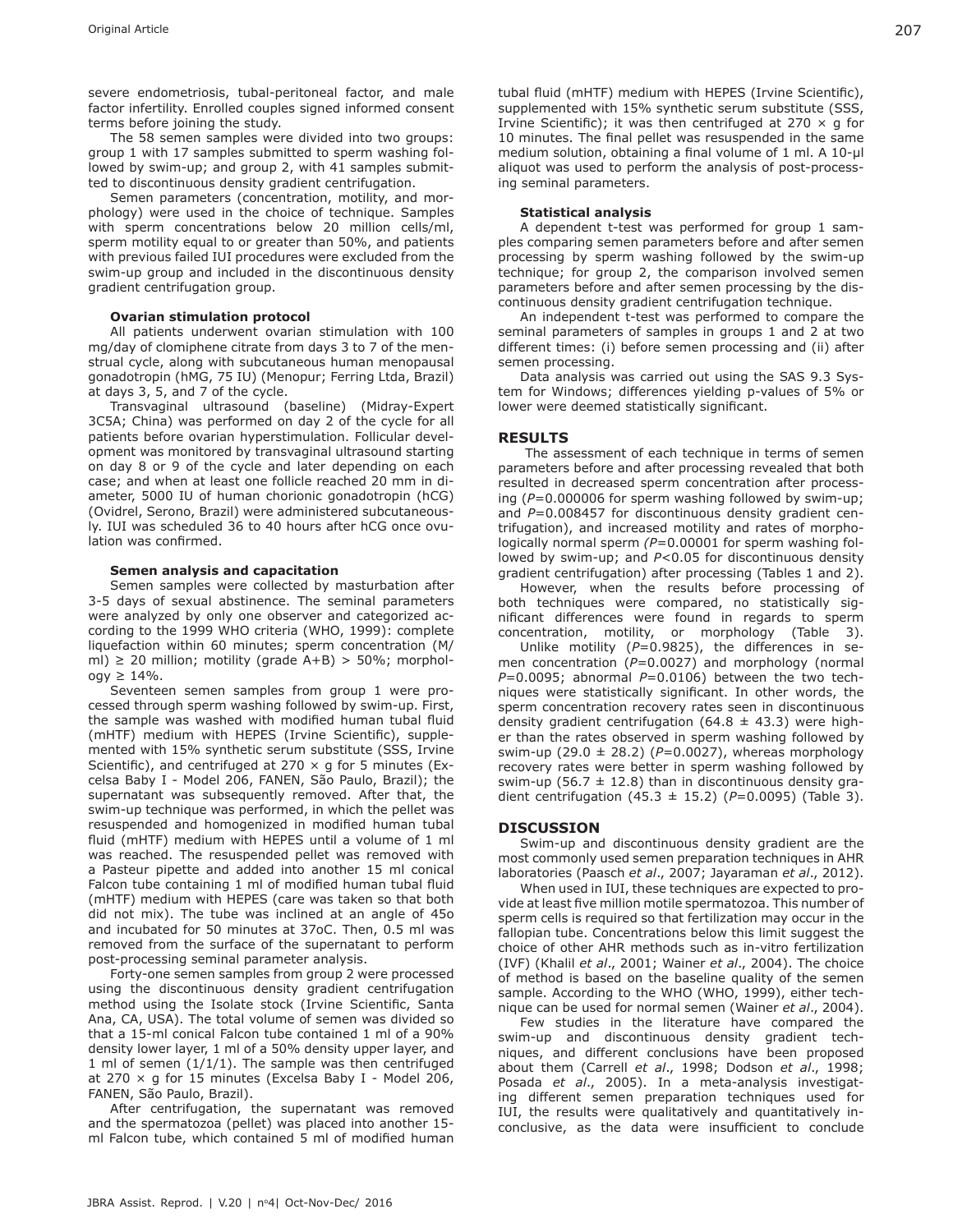| <b>Table 1.</b> Comparison of seminal parameters before and after semen processing through sperm washing followed by swim-<br>  up. |                                                      |                                              |                      |  |  |  |  |
|-------------------------------------------------------------------------------------------------------------------------------------|------------------------------------------------------|----------------------------------------------|----------------------|--|--|--|--|
| Sperm washing followed by swim<br>$up(n=17)$                                                                                        | <b>Before semen processing</b><br>Mean $\pm$ Std Dev | After semen processing<br>Mean $\pm$ Std Dev | $P$ -value $*$       |  |  |  |  |
| Concentration (x10 <sup>6</sup> /ml)                                                                                                | $92.5 \pm 56.9$                                      | $29.0 \pm 28.2$                              | 0.000006             |  |  |  |  |
| Motility (%)                                                                                                                        | $52.8 \pm 12.9$                                      | $76.5 \pm 18.5$                              | 0.000001             |  |  |  |  |
| Morphology (%)<br>normal<br>abnormal                                                                                                | $29.8 \pm 7.0$<br>$70.1 \pm 7.0$                     | $56.7 \pm 12.8$<br>$43.2 \pm 12.8$           | 0.000001<br>0.000001 |  |  |  |  |
| Std Dev $=$ standard deviation<br>* Dependent Student's t-test with significant difference; $P < 0.05$                              |                                                      |                                              |                      |  |  |  |  |

**Table 2.** Comparison of seminal parameters analyzed before and after semen processing through discontinuous density gradient centrifugation.

| Isolate $(n=41)$                     | <b>Before semen processing</b><br>Mean ± Std Dev | After semen processing<br>Mean $\pm$ Std Dev | $P$ - value $*$ |
|--------------------------------------|--------------------------------------------------|----------------------------------------------|-----------------|
| Concentration (x10 <sup>6</sup> /ml) | $81.1 \pm 52.6$                                  | $64.8 \pm 43.3$                              | 0.008457        |
| Motility $(% )$                      | $58.0 \pm 17.7$                                  | $76.0 \pm 17.4$                              | 0.000000        |
| Morphology (%)                       |                                                  |                                              |                 |
| normal                               | $29.6 \pm 11.2$                                  | $45.3 \pm 15.2$                              | 0.000000        |
| abnormal                             | $70.3 \pm 11.2$                                  | $54.0 \pm 14.6$                              | 0.000000        |
| Std Dev=standard deviation           |                                                  |                                              |                 |

\* Dependent Student's t-test with significant difference; *P* < 0.05

| Table 3. Comparison of the results of sperm washing followed by swim-up and discontinuous density gradient centrifuga-<br>tion before and after semen processing. |        |                                                                 |                                    |                |  |  |  |
|-------------------------------------------------------------------------------------------------------------------------------------------------------------------|--------|-----------------------------------------------------------------|------------------------------------|----------------|--|--|--|
|                                                                                                                                                                   |        | Sperm washing followed<br>by swim-up $(n=17)$<br>Mean ± Std Dev | Isolate $(n=41)$<br>Mean ± Std Dev | $P$ -value $*$ |  |  |  |
| <b>Concentration</b><br>(x10 <sup>6</sup> /ml)                                                                                                                    | before | $92.5 \pm 56.9$                                                 | $81.1 \pm 52.6$                    | 0.4642         |  |  |  |
|                                                                                                                                                                   | after  | $29.0 \pm 28.2$                                                 | $64.8 \pm 43.3$                    | 0.0027         |  |  |  |
| Motility (%)                                                                                                                                                      | before | $52.8 \pm 12.9$                                                 | $58.0 \pm 17.7$                    | 0.2748         |  |  |  |
|                                                                                                                                                                   | after  | $76.5 \pm 18.5$                                                 | $76.0 \pm 17.4$                    | 0.9285         |  |  |  |
| Morphology (%)                                                                                                                                                    |        |                                                                 |                                    |                |  |  |  |
| normal                                                                                                                                                            | before | $29.8 \pm 7.0$                                                  | $29.6 \pm 11.2$                    | 0.9450         |  |  |  |
|                                                                                                                                                                   | after  | $56.7 \pm 12.8$                                                 | $45,3 \pm 15.2$                    | 0.0095         |  |  |  |
| abnormal                                                                                                                                                          | before | $70.1 \pm 7.0$                                                  | $70.3 \pm 11.2$                    | 0.9450         |  |  |  |
|                                                                                                                                                                   | after  | $43.2 \pm 12.8$                                                 | $54.0 \pm 14.6$                    | 0.0106         |  |  |  |
| Std Dev=standard deviation<br>$*$ Independent Student's t-test with significant difference; $P < 0.05$                                                            |        |                                                                 |                                    |                |  |  |  |

which technique was superior (Boomsma *et al*. 2007). Both sperm capacitation methods used in the present study recovered the minimum amounts of sperm required to perform IUI. Our results agree with the results presented by Khalil *et al*. (2001). The comparison of the two techniques before sperm preparation revealed that none was favored.

 After sperm preparation, lower sperm concentration recovery rates and higher morphology recovery rates were observed in sperm washing followed by swim-up than in discontinuous density gradient centrifugation. These findings indicate an increase in sperm selection wherein concentration decreases as morphologically normal spermatozoa are selected, as seen when the two methods were compared for sperm morphology after preparation, revealing that sperm washing followed by swim-up had better results in normal sperm recovery rates than discontinuous density gradient centrifugation (*P*=0.0095). Our results are in agreement with the results reported by Fraczek *et al*. (2004), which showed that sperm selected by swimup presented slightly better viability and morphology than cells isolated by discontinuous density gradient centrifugation. In contrast, Prakash *et al*. (1998) and Hammadeh *et al*. (2001) found a higher percentage of morphologically normal sperm after using discontinuous density gradient centrifugation. Xue *et al.* (2014) compared swim-up and discontinuous density gradient centrifugation in patients with teratozoospermia, and their results suggested that enrichment with normal morphology spermatozoa with intact DNA could be achieved through swim-up or discontinuous density gradient centrifugation, when compared to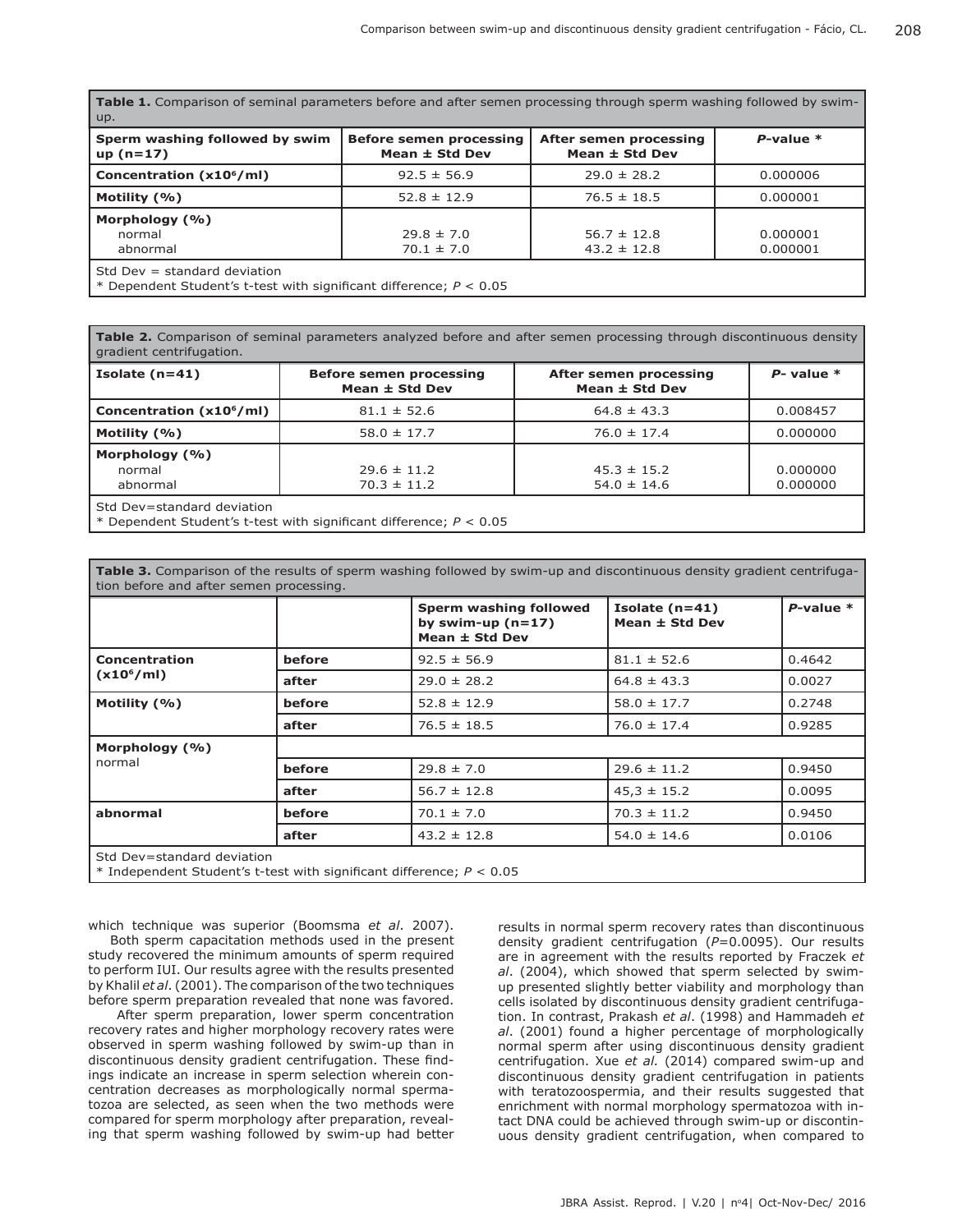unprocessed semen. Other authors have reported similar results (Ng *et al*., 1992; Hammadeh *et al*., 2001; Chiamchanya *et al*., 2010). Furthermore, Xue *et al*. (2014) also observed that swim-up produced a higher sperm deformity rate than discontinuous density gradient centrifugation, which produced more favorable results. These findings echo with the data reported by Hammadeh *et al*. (2001) and Jayaraman *et al*. (2012), who described a higher percentage of morphologically normal spermatozoa using discontinuous density gradient centrifugation in infertile and teratozoospermic patients, respectively. However, Borges *et al.* (2013) found no significant differences in the percentages of morphologically normal sperm cells between the two methods in infertile patients. This may be explained by differences in the centrifugation medium used or the type of patients selected in each study.

In the present study, when we compared the results from the two techniques after semen processing, discontinuous density gradient centrifugation had better concentration recovery rates than sperm washing followed by swim-up; our results concord with Huang *et al*. (1996). Sperm concentrations below 5x10<sup>6</sup> have been associated with low counts of sperm with normal morphology, and impaired sperm motility in such cases is suggestive of lower chances of fertilization (Wainer *et al*., 2004). According to Karamahmutoglu *et al*. (2014), discontinuous density gradient centrifugation significantly improves clinical outcomes (pregnancy rates) in IUI cycles of couples with unexplained subfertility and favorable seminal parameters when compared to the swim-up technique. The two techniques produce similar clinical outcomes for subfertile men. This confirms that the efficacy of discontinuous density gradient centrifugation is more pronounced in couples with unexplained subfertility, in which seminal parameters are within the normal range. In addition, Karamahmutoglu *et al*. (2014), showed that, contrary to their own results, in situations where neither method was superior in male factor patients, it has been accepted that discontinuous density gradient centrifugation is the preferred method in IUI cycles in which sperm counts are low or sperm motility is impaired. Despite evidence suggesting increased pregnancy rates with discontinuous density gradient centrifugation, the authors concluded that their results did not reveal the evidence to support a possible explanatory mechanism.

Motility increased significantly and similarly with both techniques when they were analyzed separately; when compared to each other, no statistically significant differences were found. According to Huang *et al*. (1996), discontinuous density gradient centrifugation allows for greater recovery of highly motile sperm to perform IUI. However, Posada *et al.* (2005) showed that the increased clinical pregnancy rates associated with the use of swim-up could be explained by a significantly greater number of totally motile spermatozoa in prewash and post-wash semen samples, when compared to discontinuous density gradient centrifugation. According to some authors, recovery rates of totally motile, progressively motile, and viable sperm cells were higher after with discontinuous density gradient centrifugation than with swim-up (Ding *et al*., 2000; Ricci *et al.*, 2009). However, Chantler *et al*. (2004) observed that the ratio of fast sperm was enhanced with the swim-up method.

Another point to be considered is the presence of leukocytes that produce reactive oxygen species (ROS), which change the sperm membrane and might cause sperm DNA fragmentation (Aitken & Clarkson, 1987; Aitken & Clarkson, 1988; Griveau & Lannou, 1994; Aitken *et al*., 1995). According to Li *et al*. (2012), the two techniques produce decreased rates of sperm DNA fragmentation after semen processing, while other studies have shown that discontinuous density gradient centrifugation efficiently selects sperm with better DNA and chromatin structures (i.e., sperm with greater fertilization potential) (Sakkas *et al*., 2000; Morrell, 2004).

During the washing procedures, sperm and other components present in the ejaculate settle down, excluding only the seminal plasma, which increases the contact of spermatozoa with other cells that produce ROS during the incubation period for the swim-up technique (Ford, 1990). The discontinuous density gradient centrifugation method already mechanically separates leukocytes, debris, and most of the dead sperm cells. The highly functional sperm selected are exposed to cells that produce ROS for a shorter time period in discontinuous density gradient centrifugation than in swim-up (Jayaraman *et al.*, 2012). Sperm recovery by discontinuous density gradient centrifugation separates motile sperm from other cells, and is a good alternative for cases with higher concentrations of leukocytes, debris, and dead sperm.

Both techniques have advantages and disadvantages. Sperm washing followed by swim-up is an inexpensive technique in laboratory settings, and takes approximately twice as long as discontinuous density gradient centrifugation; furthermore, while the samples are incubated the lab technician can perform other tasks in the laboratory. When using the swim-up technique, sperm quality (i.e., semen with higher sperm concentration) should be taken into account (Henkel & Schill, 2003). However, this method presents some disadvantages: it is restricted to ejaculates with high sperm count and motility; it is a low-yield technique; spermatozoa can be massively damaged by ROS; and there is a significant decrease in the percentage of normally chromatin-condensed spermatozoa (Henkel & Schill, 2003). The swim-up is a more sensitive technique, in that it has a greater number of factors that may influence the results. Technicians should be specially trained on this technique, so that the final result is the best possible (Neves, 1991).

Discontinuous density gradient centrifugation is easy to perform and yields higher sperm concentrations with less preparation time (approximately 55 minutes). It also has fewer critical points sensitive to error during preparation, as well as higher levels of effectiveness. However, during discontinuous density gradient centrifugation the technician stays in the lab for longer uninterrupted stretches of time from the beginning to the end of the procedure, thus preventing him/her to perform other tasks in the laboratory. According to Henkel & Schill (2003), the disadvantages are that the production of good interphases between the different media is a little more time-consuming, and a bit more expensive.

Another important factor relates to the costs of the two techniques. A better-equipped and prepared laboratory is required to perform sperm washing followed by swim-up, when compared to discontinuous density gradient centrifugation. This can be an important factor when choosing a semen processing technique. If one chooses to consider only the cost of the materials used during each method, discontinuous density gradient centrifugation is more expensive, as also observed by Neves (1991).

## **CONCLUSION**

In conclusion, discontinuous density gradient centrifugation presents good semen concentration, motility, and morphology recovery rates after processing; it is a great option for individuals who do not have high sperm concentration; it is less effective in morphological selection; and produces higher concentration rates than sperm washing followed by swim-up. Sperm washing followed by swimup is indicated for semen with high sperm concentration levels, because it presents a lower concentration recovery rate than discontinuous density gradient centrifugation; however, it does provide for more efficient morphological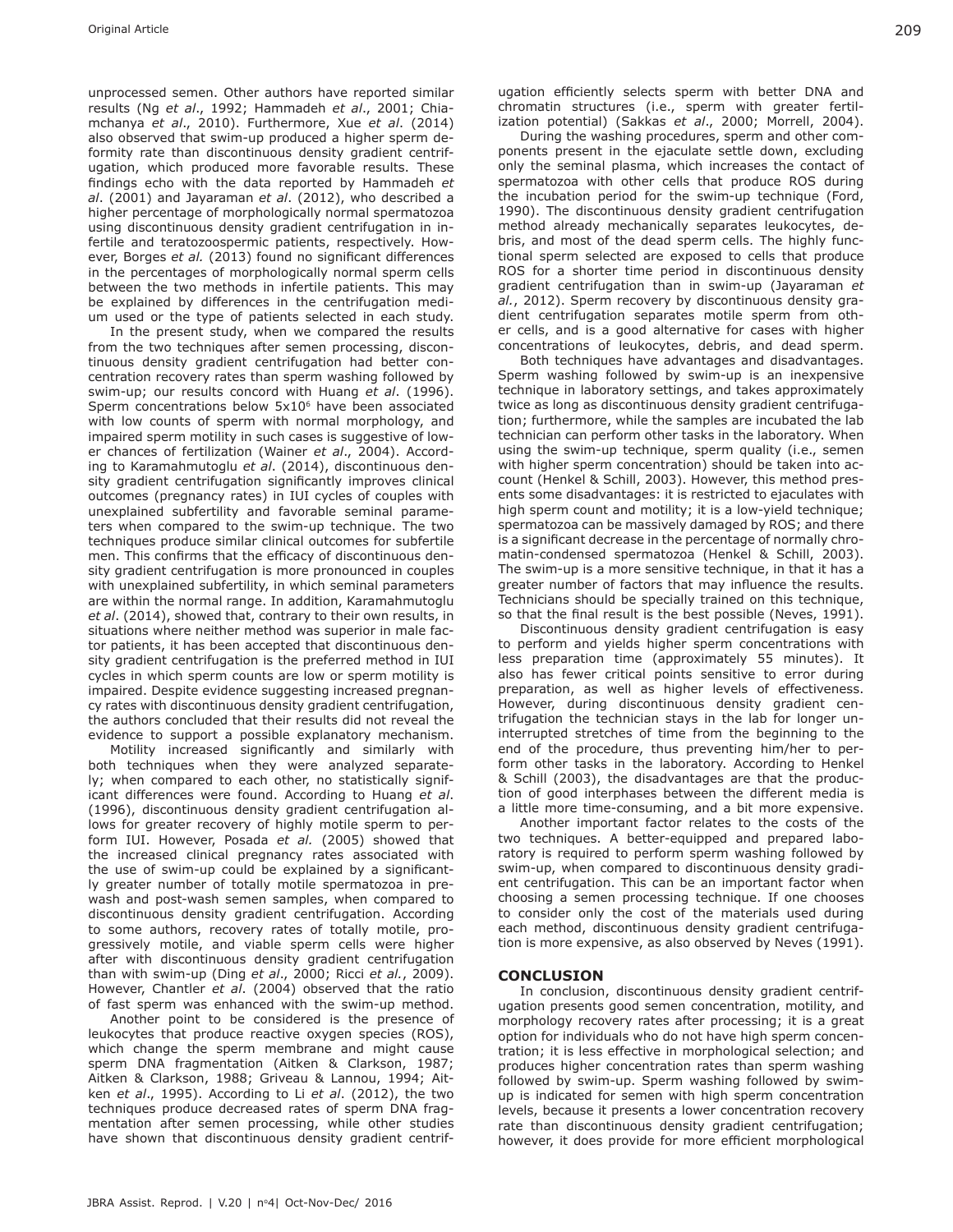selection, mainly for IVF (Englert *et al*., 1992; Sapienza *et al*., 1993). The main limitations of the present study revolve around the small number of patients and the fact that all semen samples were normospermic.

## **Acknowledgements**

The authors wish to thank the Elsevier language Editing http://webshop.elsevier.com/languageediting/ for revising the English text.

# **CONFLICT OF INTERESTS**

No conflict of interest have been declared.

### **Corresponding author:**

Cássio Leão Fácio Center of Human Reproduction of Sao Jose do Rio Preto São José do Rio Preto/SP - Brazil E-mail: cassiolfacio@hotmail.com

#### **REFERENCES**

Aitken RJ, Buckingham DW, Brindle J, Gomez E, Baker HW, Irvine DS. Analysis of sperm movement in relation to the oxidative stress created by leukocytes in washed sperm preparations and seminal plasma. Hum Reprod. 1995;10:2061–71.

Aitken RJ, Clarkson JS. Cellular basis of defective sperm function and its association with the genesis of reactive oxygen species by human spermatozoa. J Reprod Fertil. 1987;81:459-69.

Aitken RJ, Clarkson JS. Significance of reactive oxygen species and antioxidants in defining the efficacy of sperm preparation techniques. J Androl. 1988;9:367–76.

Arny M, Quagliarello J. Semen quality before and after processing by a swim-up method: relationship to outcome of intrauterine insemination. Fertil Steril. 1987;48:643-8.

Barroso G, Chaya M, Bolaños R, Rosado Y, García León F, Ibarrola E. Prognostic value on recovery rates for the application of sperm preparation techniques and their evaluation in sperm function. Ginecol Obstet Mex. 2005;73:221- 8.

Berg U, Brucker C, Berg FD. Effect of motile sperm count after swim-up on outcome of intrauterine insemination. Fertil Steril. 1997;67:747-50.

Boomsma CM, Heineman MJ, Cohlen BJ, Farquhar C. Semen preparation techniques for intrauterine insemination. Cochrane Database Syst Rev. 2007:CD004507.

Borges Jr E, Setti AS, Vingris L, Figueira Rde C, Braga DP, Iaconelli A Jr. Intracytoplasmic morphologically selected sperm injection outcomes: the role of sperm preparation techniques. J Assist Reprod Genet. 2013;30:849-54.

Brasch JG, Rawlins R, Tarchala S, Radwanska E. The relations between total motile sperm count and the success of intrauterine insemination. Fertil Steril. 1994;62:150-4.

Carrell DT, Kuneck PH, Peterson CM, Hatasaka HH, Jones KP, Campbell BF. A randomized, prospective analysis of five sperm preparation techniques before intrauterine insemination of husband sperm. Fertil Steril. 1998;69:122-6.

Chantler E, Abraham-Peskir J, Roberts C. Consistent presence of two normally distributed sperm subpopulations within normozoospermic human semen: a kinematic study. Int J Androl. 2004;27:350-9.

Chiamchanya C, Kaewnoonual N, Visutakul P, Manochantr S, Chaiya J. Comparative study of the effects of three semen preparation media on semen analysis, DNA damage and protamine deficiency, and the correlation between DNA integrity and sperm parameters. Asian J Androl. 2010;12:271-7.

Ding DC, Liou SM, Huang LY, Liu JY, Wu GJ. Effects of four methods of sperm preparation on motion characteristics and nitric oxide concentration in laboratory-prepared oligospermia. Zhonghua Yi Xue Za Zhi (Taipei). 2000;63:822- 7.

Dodson WC, Haney AF. Controlled ovarian hyperstimulation and intrauterine insemination for treatment of infertility. Fertil Steril. 1991;55:457-67.

Dodson WC, Moessner J, Miller J, Legro RS, Gnatuk CL. A randomized comparison of the methods of sperm preparation for intrauterine insemination. Fertil Steril. 1998; 70:574-5.

Dorjpurev U, Kuwahara A, Yano Y, Taniguchi T, Yamamoto Y, Suto A, Tanaka Y, Matsuzaki T, Yasui T, Irahara M. Effect of semen characteristics on pregnancy rate following intrauterine insemination. J Med Invest. 2011;58:127-33.

Englert Y, Van den Bergh M, Rodesch C, Bertrand E, Biramane J, Legreve A. Comparative auto-controlled study between swim-up and Percoll preparation of fresh semen samples for in-vitro fertilization. Hum Reprod. 1992;7:399- 402.

Ford WCL. The role of oxygen free radicals in the pathology of human spermatozoa: Implications of IVF. In: Matson PL, Lieberman BA, eds. Clinical IVF Forum; Current Views in Assisted Reproduction. Manchester University Press, UK; 1990. p.123-39.

Fraczek M, Sanocka D, Kurpisz M. Interaction between leucocytes and human spermatozoa influencing reactive oxygen intermediates release. Int J Androl. 2004;27:69-75.

Griveau JF, Le Lannou D. Effects of antioxidants on human sperm preparation techniques. Int J Androl. 1994;17:225- 31.

Hammadeh ME, Kühnen A, Amer AS, Rosenbaum P, Schmidt W. Comparison of sperm preparation methods: effect on chromatin and morphology recovery rates and their consequences on the clinical outcome after in vitro fertilization embryo transfer. Int J Androl. 2001;24:360-8.

Henkel RR, Schill WB. Sperm preparation for ART. Reprod Biol Endocrinol. 2003; 1: 108.

Huang HY, Lee CL, Lai YM, Change MY, Wang HS, Change SY, Soong YK. The impact of the total motile sperm count on the success of intrauterine insemination with husband's spermatozoa. J Assist Reprod Genet. 1996;13:56-63.

Jayaraman V, Upadhya D, Narayan PK, Adiga SK. Sperm processing by swim-up and density gradient is effective in elimination of sperm with DNA damage. J Assist Reprod Genet. 2012;29:557-63.

Karamahmutoglu H, Erdem A, Erdem M, Mutlu MF, Bozkurt N, Oktem M, Ercan DD, Gumuslu S. The gradient technique improves success rates in intrauterine insemination cycles